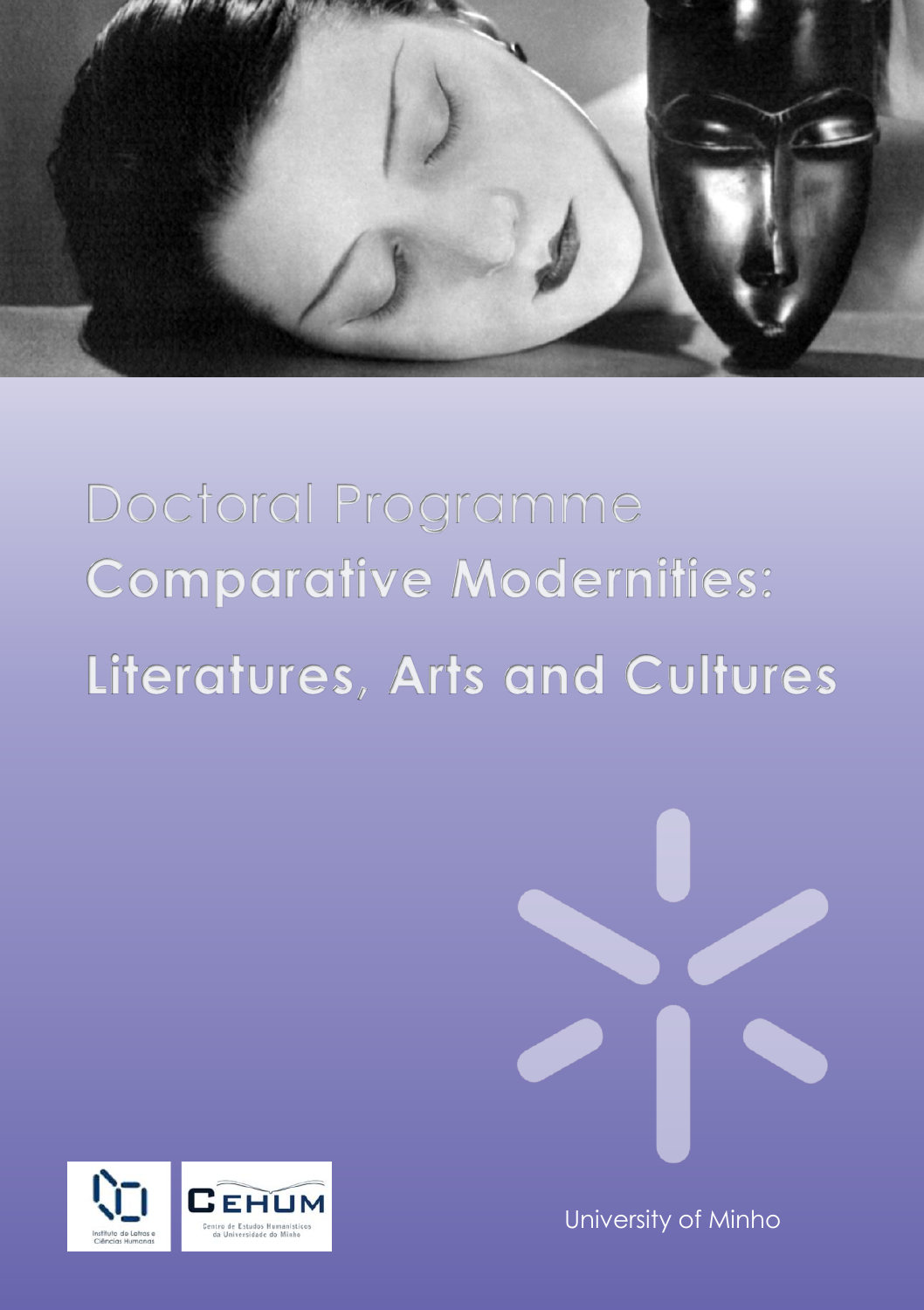# **Doctoral Programme Comparative Modernities: Literatures, Arts and Cultures**

# ILCH / CEHUM

 **Application deadlines:** First call: 01/06/2020 a 12/06/2020 Second call: 10/07/2020 a 14/07/2020 Third call: 08/07/2019 - 16/07/2019

#### **Beginning of the Doctoral Programme:** October 2020

- **Informations:** https://tinyurl.com/vhrdq5n
- **Phone:** 253 604 173
- **E-mail:** pedagogico@ilch.uminho.pt | ceh@ilch.uminho.pt

The Doctoral Programme in Comparative Modernities at the University of Minho is a degree firmly anchored in an interdisciplinary structure and taught on a modular basis, which provides advanced training at post-graduation level for students and professionals with former studies and curricular interests in the Humanities.

The Programme meets the increasing demand from diversified sectors of society in research and advanced studies in the areas of Interarts, Comparative Literature, Cultural Studies and Digital Humanities, as well as Gender, Translation and Postcolonial Studies.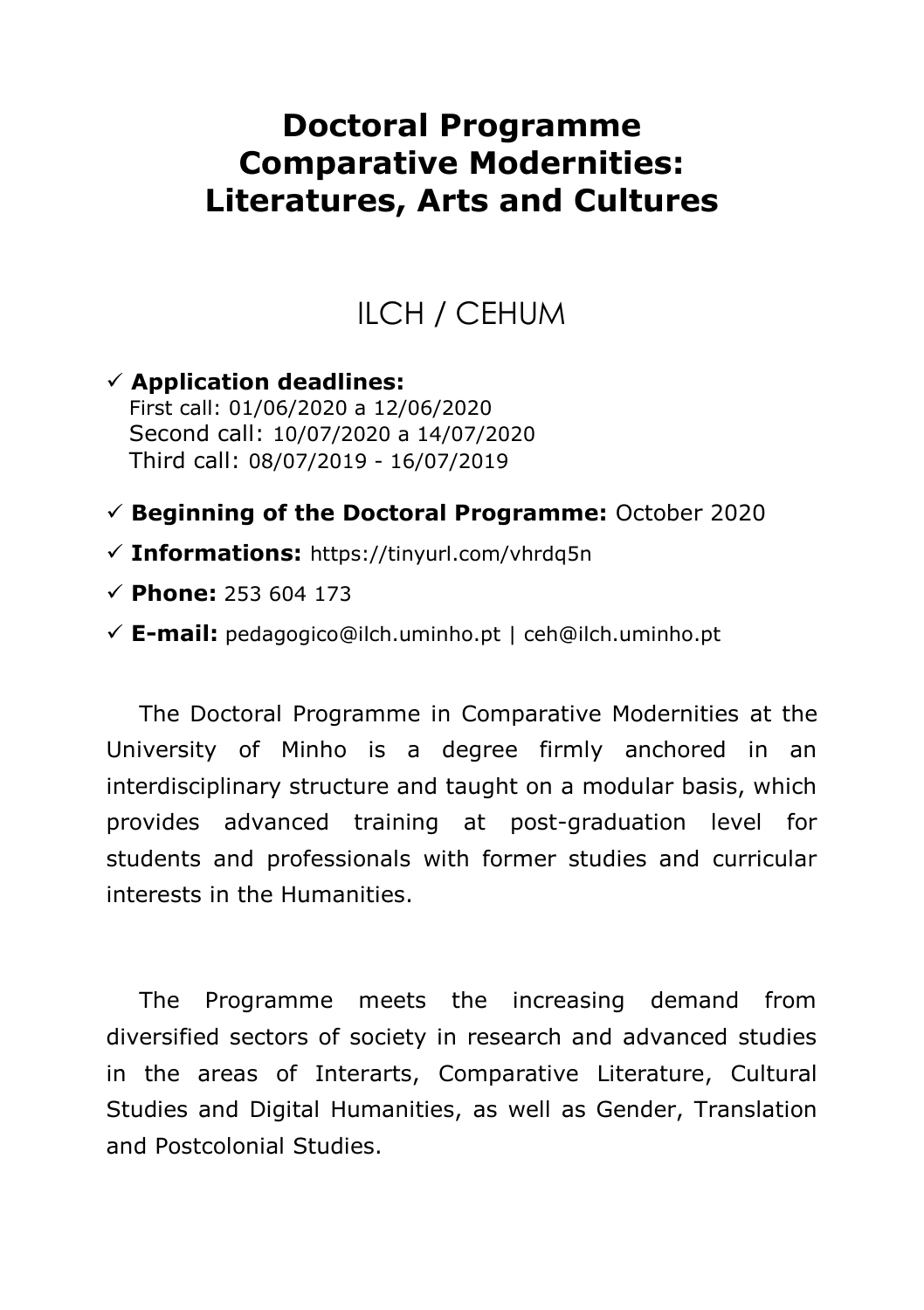#### **Programme coordinator:**

Ana Gabriela Macedo

#### **Venue:**

Universidade do Minho, Braga, Campus de Gualtar

#### **Field of specialization:**

Comparative Literature, Sciences of Culture and Interarts Studies

#### **Duration:**

3 years (2 curricular semesters + thesis – 4 semesters)

### **Vacancies:**

10

#### **Schedule:**

Evening classes, Thursdays and Fridays

The Programme comprises 8 hours of seminars plus 2,8 tutorial hours per week during the first year.

The Thesis Project is to be presented at the end of the first year and it has to be approved by a scientific committee at the School of Arts. Registration of the PhD project at the administrative services of University of Minho is mandatory. Once the Thesis is completed it will be defended in a public session before a committee integrating internal and external professors.